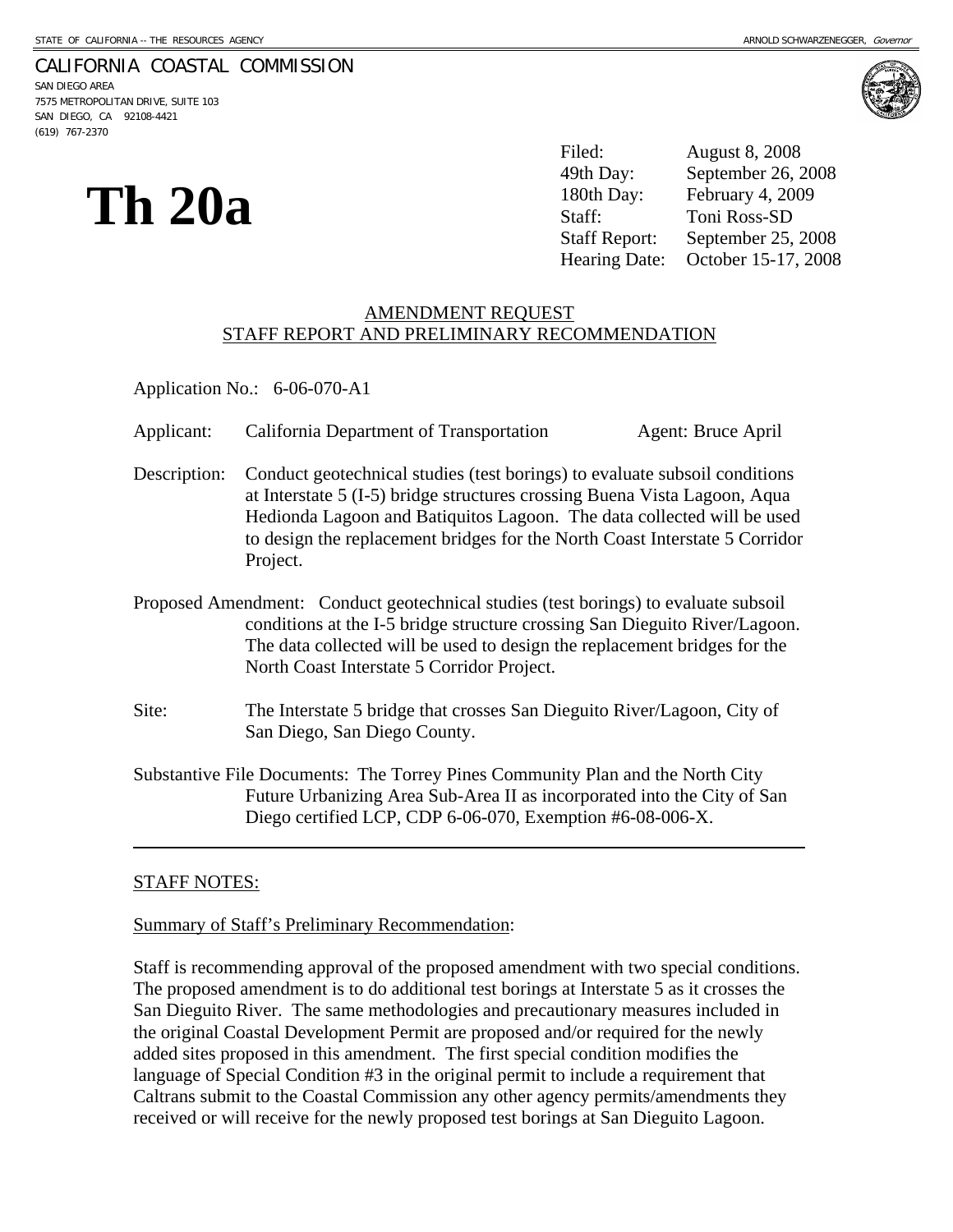Caltrans has already indicated that they are seeking an amendment to its Section 1602 Streambed Alteration Agreement, and as such, it will be required to submit the approved amendment request to the Coastal Commission for review. Special Condition #2 notifies the applicant that all conditions required by the original Coastal Development Permit, not modified by this action, remain in full force and effect. These original special conditions included that all project modifications (including unforeseen impacts to water quality) be reviewed and addressed by the Coastal Commission. A further special condition was included that prohibited the test boring during the typical shore bird breeding season or during daylight hours of the peak summer season to address potential impacts to sensitive bird species and to limit impacts to public access respectively. The combination of the original permit and the subject amendment's special conditions are adequate to address all potential impacts on coastal resources and to assure consistency of the development with Chapter 3 policies of the Coastal Act.

## **I. PRELIMINARY STAFF RECOMMENDATION:**

 $\overline{a}$ 

The staff recommends the Commission adopt the following resolution:

## **MOTION:** *I move that the Commission approve the proposed amendment to Coastal Development Permit No. 6-06- 070 pursuant to the staff recommendation.*

## **STAFF RECOMMENDATION OF APPROVAL:**

Staff recommends a **YES** vote. Passage of this motion will result in approval of the amendment as conditioned and adoption of the following resolution and findings. The motion passes only by affirmative vote of a majority of the Commissioners present.

## **RESOLUTION TO APPROVE A PERMIT AMENDMENT:**

The Commission hereby approves the coastal development permit amendment on the ground that the development as amended and subject to conditions, will be in conformity with the policies of Chapter 3 of the Coastal Act. Approval of the permit amendment complies with the California Environmental Quality Act because either 1) feasible mitigation measures and/or alternatives have been incorporated to substantially lessen any significant adverse effects of the amended development on the environment, or 2) there are no feasible mitigation measures or alternatives that would substantially lessen any significant adverse impacts of the amended development on the environment.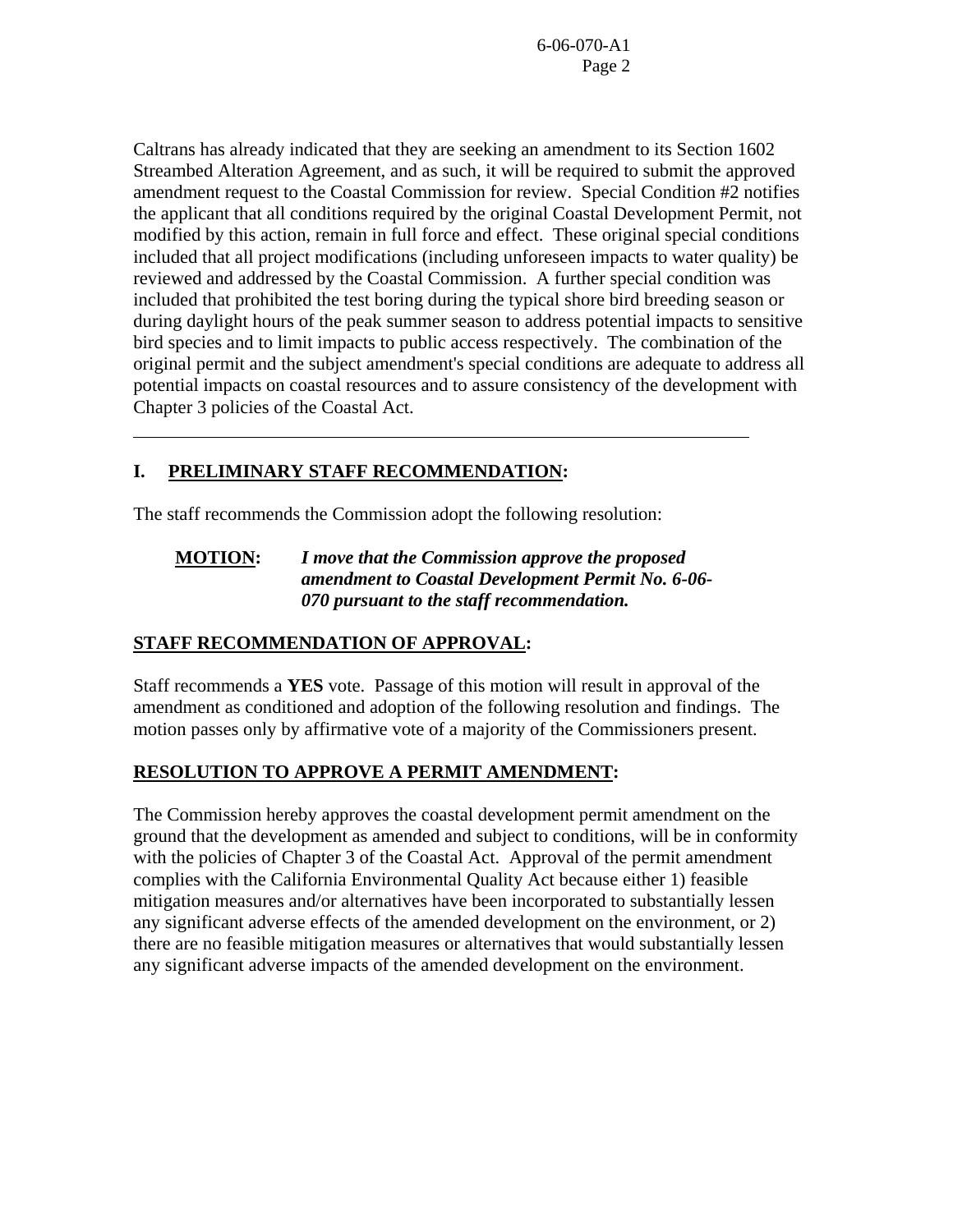## **II. Special Conditions.**

The permit is subject to the following conditions:

1. Special Condition #3 of the CDP #6-06-070 shall be revised as follows:

# 3. Other Permits. **PRIOR TO THE COMMENCEMENT OF**

**CONSTRUCTION**, the permittee shall provide to the Executive Director, copies of all other required state or federal discretionary permits (such as City Of Oceanside, U.S. Fish and Wildlife Service, Regional Water Quality Control Board and the California Department of Fish and Game) for the development authorized by CDP #6-06-070-A1. The applicant shall inform the Executive Director of any changes to the project required by other state or federal agencies. Such changes shall not be incorporated into the project until the applicant obtains a Commission amendment to this permit, unless the Executive Director determines that no amendment is legally required.

2. Prior Conditions of Approval. All prior conditions of approval of the permit 6-06- 070, not specifically revised herein, shall remain in full force and effect.

III. Findings and Declarations.

The Commission finds and declares as follows:

 1. Project History/Amendment Description. On December 12, 2006 the Coastal Commission approved Coastal Development Permit 6-06-070. This permit authorized California Department of Transportation (Caltrans) to conduct a series of test borings at bridge structures crossing Buena Vista Lagoon, Aqua Hedionda Lagoon and Batiquitos Lagoon. Associated with this application were additional test borings located in upland portions of San Elijo and San Dieguito Lagoons. The test borings at these upland locations were exempted by the Coastal Commission also in December of 2006 (ref. Exemption 6-08-006-X). Caltrans is proposing an additional eight test borings, six of which will be located in filled or upland areas and are exempt (ref. Exhibits #2,3, bore hole #'s 2, 3, 4, 5, 6, 8); the remaining two are within the lagoon waters and will be reviewed by this amendment request (ref. Exhibits #2,3, bore hole #'s 1, 7).

The borings will be accessed through the Interstate 5 (I-5) San Dieguito Lagoon bridge deck into open waters. The test borings will be carried-out by setting a 6-inch casing through the highway bridge deck and down into the below water substrate approximately 5 feet to generate a suitable seal. This steel casing will prevent any spilling from the drilling operations to reach the lagoon water. Once the casing is sealed into the subsurface, the drillers will advance the drill tools inside the casing. A wet rotary boring with a diameter of 4-inches will be extended to a maximum depth of 200-feet. Drilling fluid of Bentonite mixed with water will be used during the boring. The Bentonite mixed drilling fluid is pressure pumped through the inside of the drill rods and out from holes in the drill bit as drilling ensues. The drilling fluid captures the soil cuttings generated at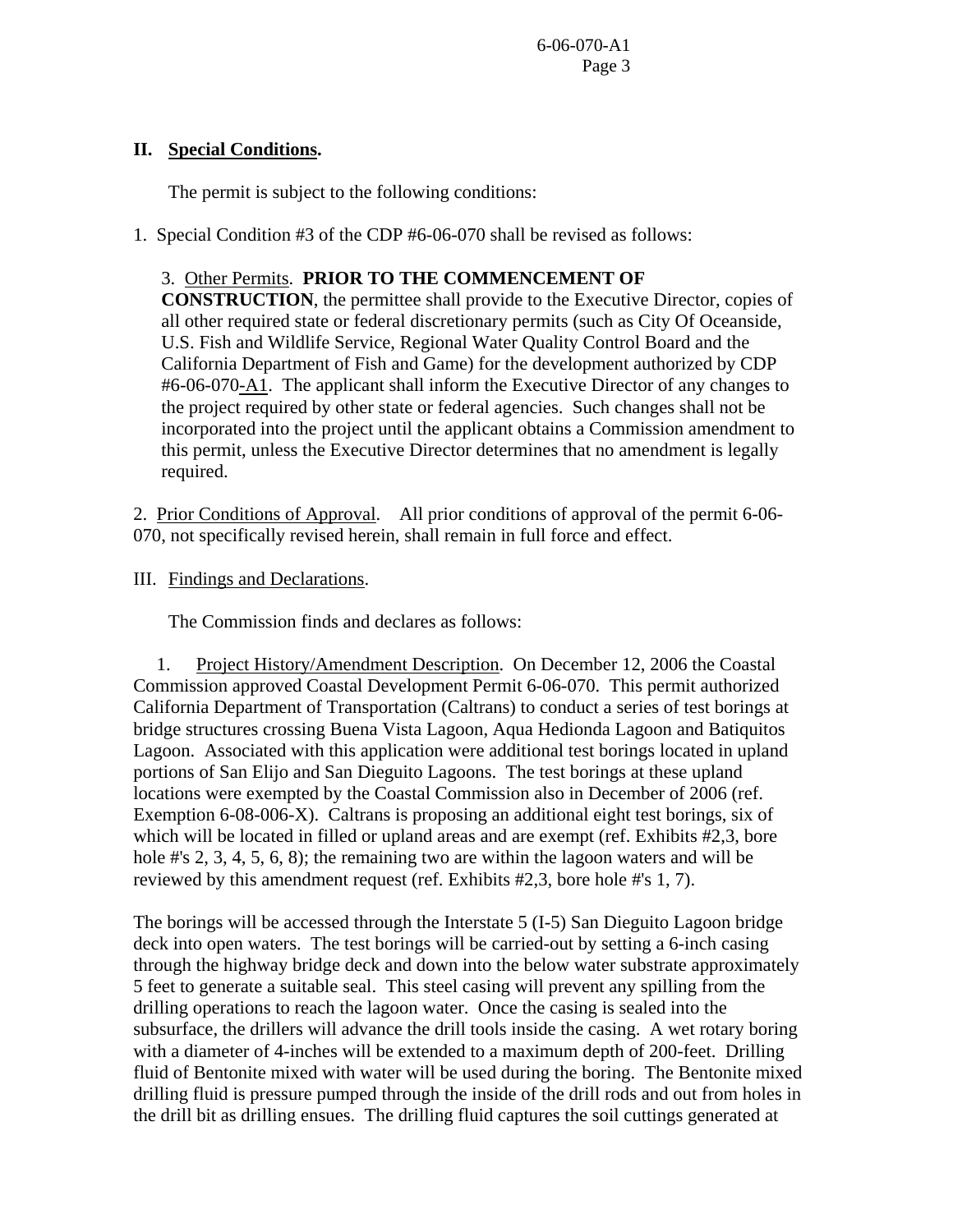the bit as the fluid is circulated and the borehole is advanced downward. This circulation of the drilling fluid returns the cuttings through the annular space between the drill rods and the casing wall. A drilling fluid circulation tank will be set up on the bridge deck to contain and control the fluid. The boreholes will be backfilled with a Bentonite-cement slurry mix from the bottom of the borings to within approximately 10 feet of the existing ground surface. Borings will be flushed with clear water to dilute any drilling fluid residues. All drill cuttings and soils will be contained in 55-gallon secured drums and removed from the site each day. These soils will then be transported to Sacramento for proper treatment and disposal. Absorbent pads will be placed in drainage pathways to contain any spilling.

Because the boring holes will not be filled to water level, allowing the lagoon's natural soft bottom to fall in on itself, all proposed impacts will be temporary. Each open-water boring will incur approximately 0.19 square feet of temporary impacts for a total of .38 sq. ft. Further temporary impacts from Bentonite-cement slurry deposition after soil cuttings have been removed may affect up to 38.2 cubic feet per boring, for a total of 76.4 cubic feet.

Using a steel casing to create a seal, all drilling fluid and soil cuttings will be contained to the specific drilling site. By drilling through the bridge deck, access through the upland habitats would be eliminated. All work would be staged from the main lanes, thus no trampling of vegetation is anticipated. No further impacts are predicted.

A biological survey was conducted and analyzed for potential biological impacts associated with the initial permit (ref. CDP #6-06-070). This report determined the noise level created from drilling to be analogous to the ambient noise created by daily traffic. The vibrations created by the drilling process will not be detectable within the water column more than a few inches from the drill itself, and thus would not have any effects on fish and other wildlife species utilizing the lagoon.

An additional memo was submitted with the subject amendment. The memo concluded that the two test borings proposed within open water were located in areas shaded by the bridge deck and do not support eel grass or any other special aquatic sites. As included in the previous biological review, all access will be gained from the existing bridge and, therefore, there will be no impacts associated with access to the site. The memo further states that due to the presence of sensitive birds in habitats adjacent to the lagoon, all borings will be completed outside the breeding season (February 15 to September 1).

A spill contingency plan was developed for the initial project and includes methodology for eliminating any leakage or spillage of fuel, hydraulic fluid, drilling fluids, as well as emergency procedures, and reporting guidelines should a spill occur. Mitigation measures include refueling outside of sensitive areas, and absorbent pads placed to contain any spills from the bridge to the lagoon water below. The same spill contingency plan will be utilized for the work proposed at San Dieguito Lagoon as well.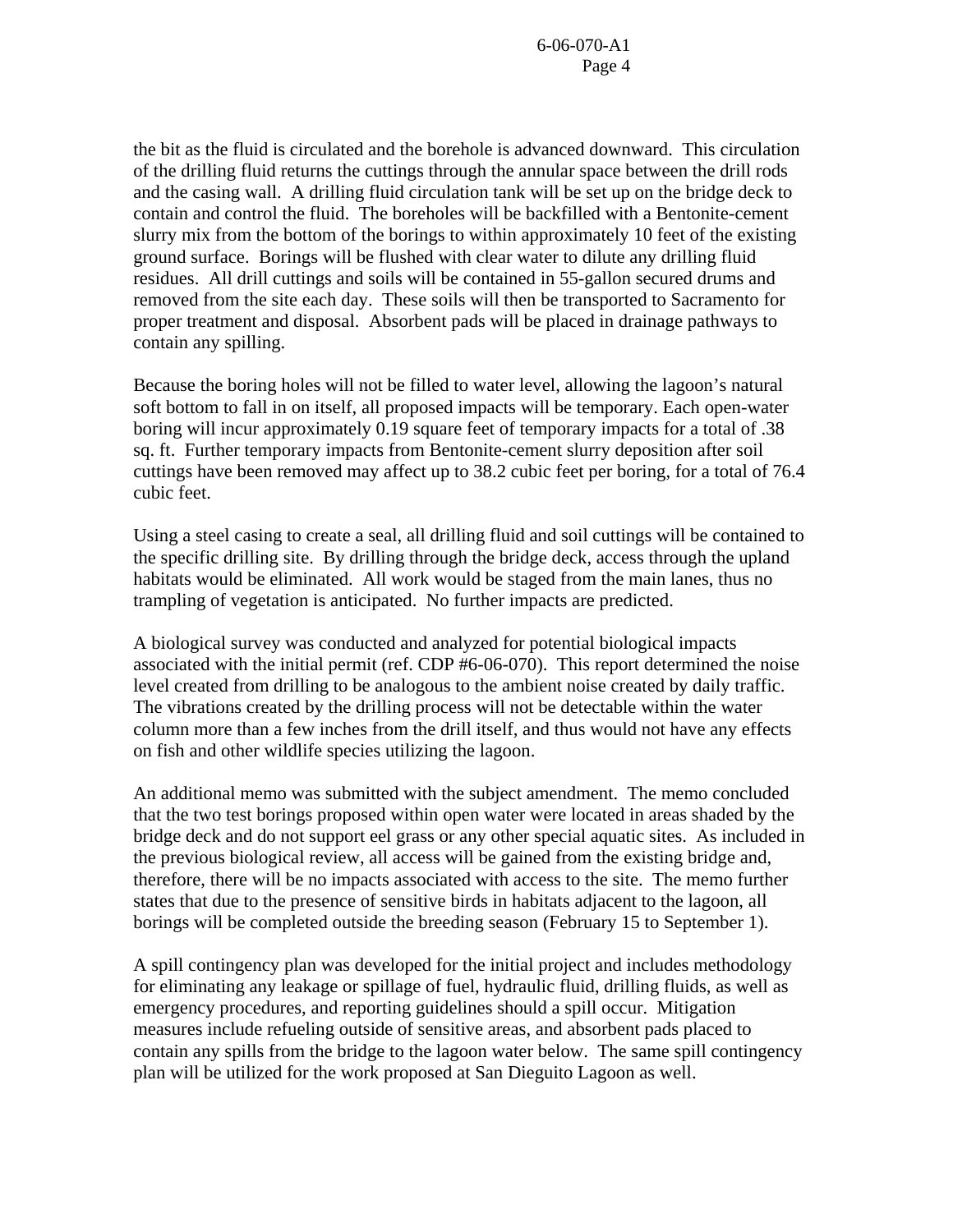Due to traffic control restrictions, the borings, as proposed, will be drilled during the night between the hours of 9 p.m. and 5 a.m. The project will require shutting down at least one lane of traffic. The test borings at this location will take approximately 6 weeks depending on equipment and personnel availability and traffic and weather conditions.

The City of San Diego has a certified LCP and issues coastal development permits within its jurisdiction. However, the subject site is located within an area of the Commission's original jurisdiction, and the standard for review for this development is the Chapter 3 policies of the Coastal Act. As conditioned, this project is found to be in conformance with all applicable Chapter 3 policies of the Coastal Act.

 2. Public Access. The following policies are most pertinent to the proposed development, and state, in part:

## **Section 30604(c)**

Every coastal development permit issued for any development between the nearest public road and the sea or the shoreline of any body of water located within the coastal zone shall include a specific finding that the development is in conformity with the public access and public recreation policies of Chapter.

## **Section 30211**

Development shall not interfere with the public's right of access to the sea where acquired through use or legislative authorization, including, but not limited to, the use of dry sand and rocky coastal beaches to the first line of terrestrial vegetation.

The applicant has proposed to conduct the geotechnical borings from the bridge overpass; therefore public access to the surrounding lagoon trails shall not be interrupted. However, the staging of the boring equipment and personnel does limit the existing lanes of traffic on the Interstate 5 freeway. This freeway is the main coastal access freeway for San Diego County, and is heavily congested during summer months with local community and visiting tourists. The design of the project has allowed for a predicted one lane traffic blockage during the boring activity, and has further stated that the surveys will be concentrated to the hours of 9 p.m. to 5 a.m. where feasible. However, there remains a concern that when this timing is not feasible, traffic congestion may result in serious pubic access issues. As originally conditioned, the applicant will not be allowed to conduct the geotechnical survey during the daylight hours of the summer season to assure safe access during an already highly congested period, or will be required to demonstrate the measures have been taken to minimize the amount of congestion. This condition remains in full force and effect with respect to the newly proposed borings, thus the project is consistent with all applicable Chapter 3 policies of the Coastal Act cited above.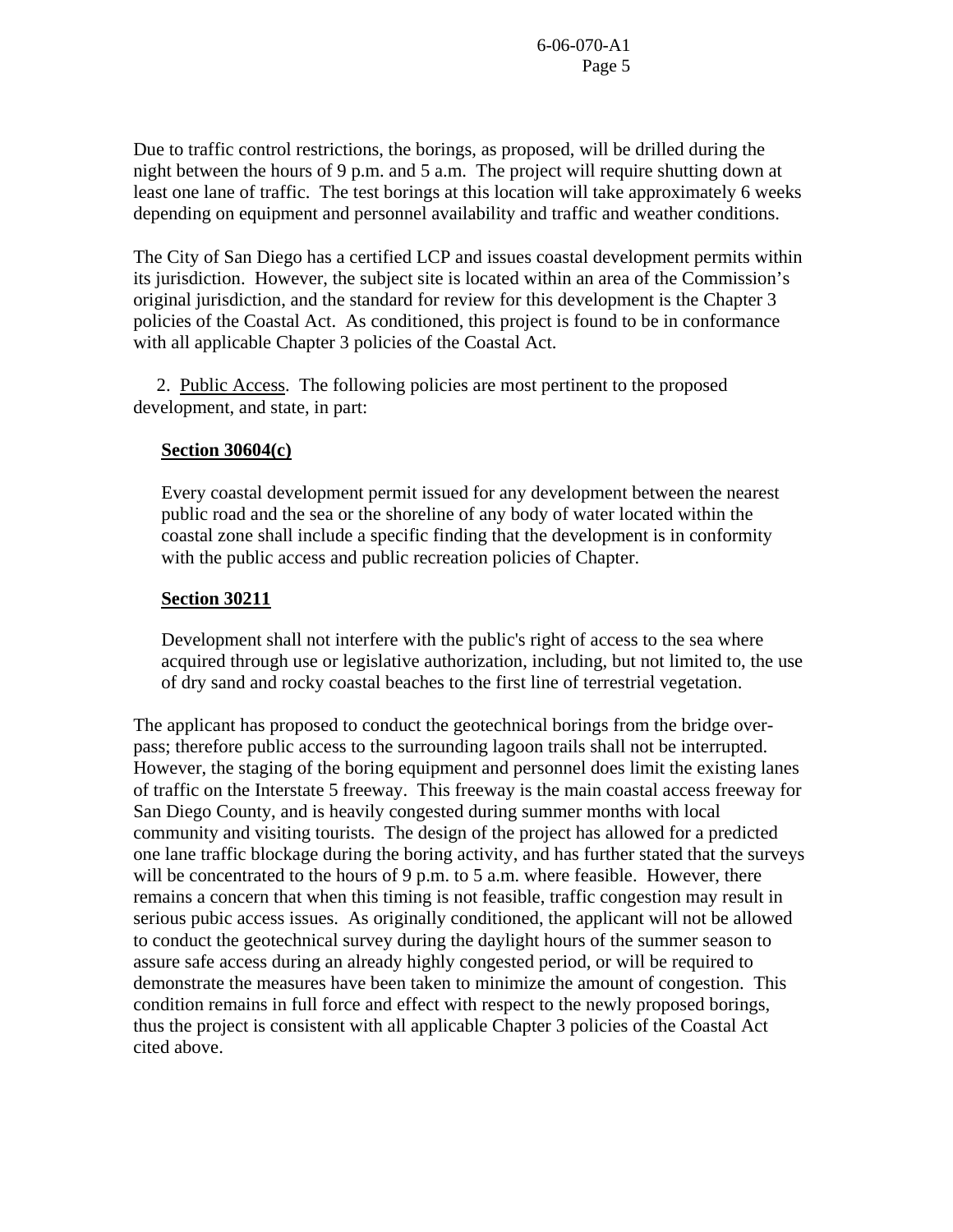3. Water Quality & Marine Resources. Sections 30230, 30231, 30232 and 30233 of the Coastal Act apply to the proposal.

## **Section 30231**

The biological productivity and the quality of coastal waters, streams, wetlands, estuaries, and lakes appropriate to maintain optimum populations of marine organisms and for the protection of human health shall be maintained and, where feasible, restored through, among other means, minimizing adverse effects of waste water discharges and entrainment, controlling runoff, preventing depletion of ground water supplies and substantial interference with surface water flow, encouraging waste water reclamation, maintaining natural vegetation buffer areas that protect riparian habitats, and minimizing alteration of natural streams.

## **Section 30232**

Protection against the spillage of crude oil, gas, petroleum products, or hazardous substances shall be provided in relation to any development or transportation of such materials. Effective containment and cleanup facilities and procedures shall be provided for accidental spills that do occur.

## Drilling Fluids Leakage

The leakage of hydraulic fluids through old hoses or machinery can occur when equipment is poorly maintained. The introduction of any fuels, oils, hydraulic fluids, etc. could be potentially harmful to the inhabitants of the lagoon if not properly managed during field work. This is further exacerbated by the lower mixing rates found in lagoon habitats. Any fluid introduced to the water will potentially require more time to dilute and can have greater possible impacts to flora and fauna. To prevent this, the applicant has proposed the use of absorbent booms or pads in the deck drains or drainage avenues that lead toward the lagoons.

Drilling fluids generated from drilling through the bridge deck will be contained in a mud-mixing tank. The drilling fluid will be brought to the surface using a conductor casing in a closed system. The mixing tank, built of steel, is rectangular in shape and open on top. It holds a maximum of 150 gallons of drilling fluid. Standard practice is to leave about 6 inches of freeboard in the tank during recirculation to prevent accidental spills. The applicant proposes to adhere to this standard, as well as, to have the tank visually monitored while filling and during drilling operations. Again, absorbent pads will be placed in drainage ways to prevent any spillage from reaching the lagoon.

During drilling operations, Bentonite drilling fluid will remain within the casing. Before the casing is pulled it will be flushed using clean water. If not properly managed during the geotechnical field work, some fluid could escape into the lagoon, and adversely affect the respiratory system of the various fish species that occupy these lagoons. Additionally a vertical fracture can be created during drilling and leak drilling fluids into the lagoon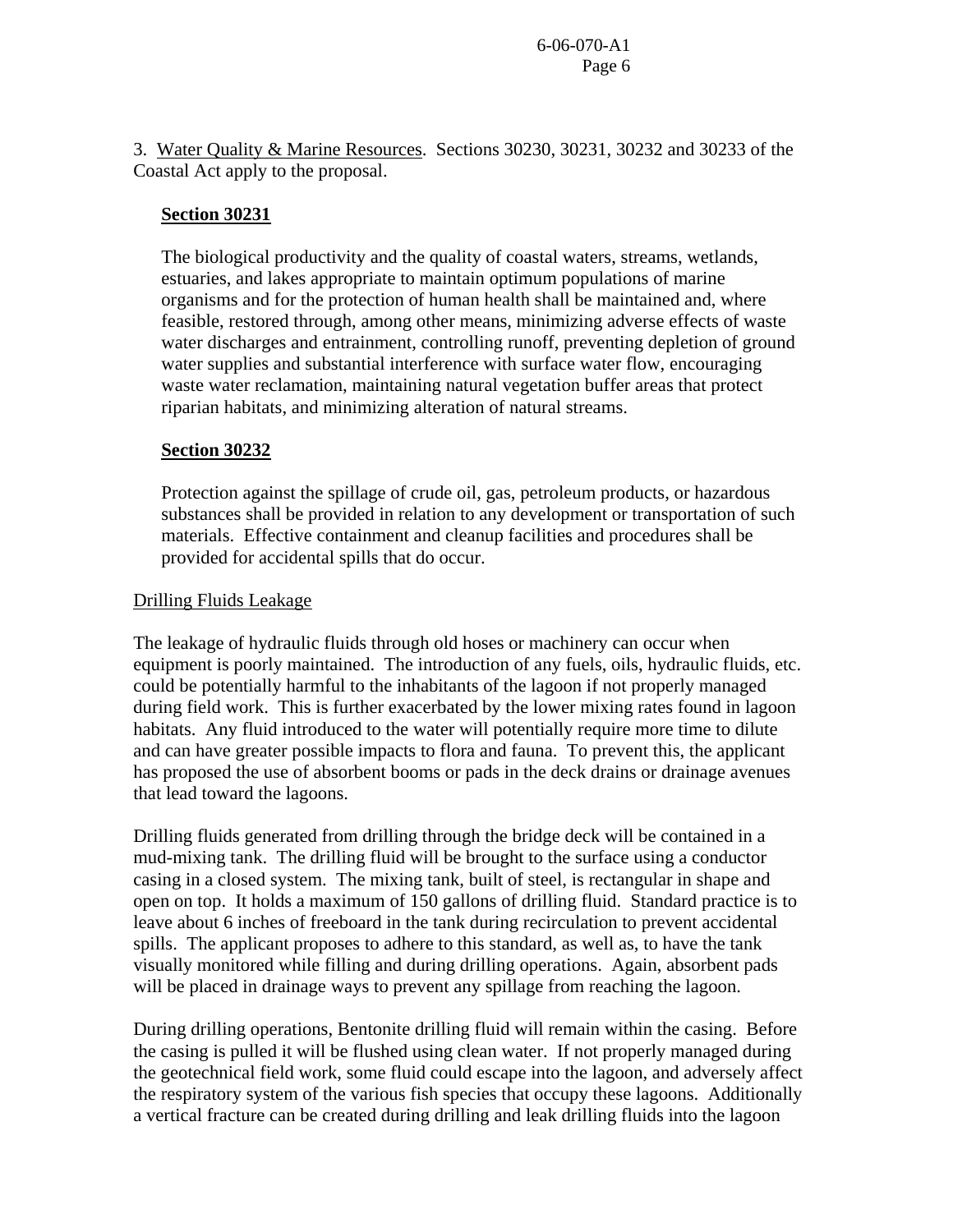soil. The applicant has proposed that if a vertical fracture or leakage through a permeable section occurs, the use of drilling fluid will be immediately replaced with clear water until the fracture is drilled through and sealed with steel casing.

In the case of a catastrophic spill, mitigation measures proposed by the applicant are sufficient to clean up any drilling fluid, Bentonite, or concrete slurry spill. Again while this situation is unlikely, the sensitivity of the region requires these measures to be prepared. The original permit (CDP 6-06-070), Special Condition #2 requires that any deviation from the original construction plan requires immediate notification to the San Diego District Coastal Commission Office, prior to changes to the project in the field. Therefore any catastrophic spill, access issues, would trigger additional review by the Coastal Commission. Special Condition #2 of this amendment proposal requires that all conditions of the original permit remain in full force and effect. As such, any necessary modifications/unforeseen impacts to the test boring at this location would also require notification and review by the Coastal Commission. Therefore; as conditioned, the proposed project is found to be consistent with the Chapter 3 policies regarding hazardous spills in the Coastal Act.

### **Section 30230**

Marine resources shall be maintained, enhanced, and where feasible, restored. Special protection shall be given to areas and species of special biological or economic significance. Uses of the marine environment shall be carried out in a manner that will sustain the biological productivity of coastal waters and that will maintain healthy populations of all species of marine organisms adequate for longterm commercial, recreational, scientific, and educational purposes.

#### Noise and Vibration

Beyond the potential for spillage, there are two main concerns regarding the protection of marine organisms during the proposed boring. The noise created from the equipment used during borings has been regarded as negligible. The ambient level of noise on Interstate 5 is averaged at 67dBA. The predicted noise levels during drilling, as defined by the original permit, are between 70-80 dBA, which is not much higher than typical ambient noise. However, the location of the bridge overpass is closely associated with the shorebird nesting grounds for the San Dieguito River/Lagoon. This concern was addressed by the original permit, Special Condition #2. Special Condition #2 limits the applicant from conduction any geotechnical borings between the dates of February  $15<sup>th</sup>$ and August  $31<sup>st</sup>$ , the characteristic breeding season for most shorebirds. Again, as previously stated, the conditions associated with this amendment request state that all special conditions of the original permit remain in full force and effect. Therefore, the test boring work at the San Dieguito Interstate 5 bridge overpass are also prohibited between February  $15<sup>th</sup>$  and August  $31<sup>st</sup>$  of any year.

A concern of the Fish and Wildlife Services is that of the effect of vibrations on the swim bladders of fish. A high level of vibration can cause the rupture of the swim bladder, a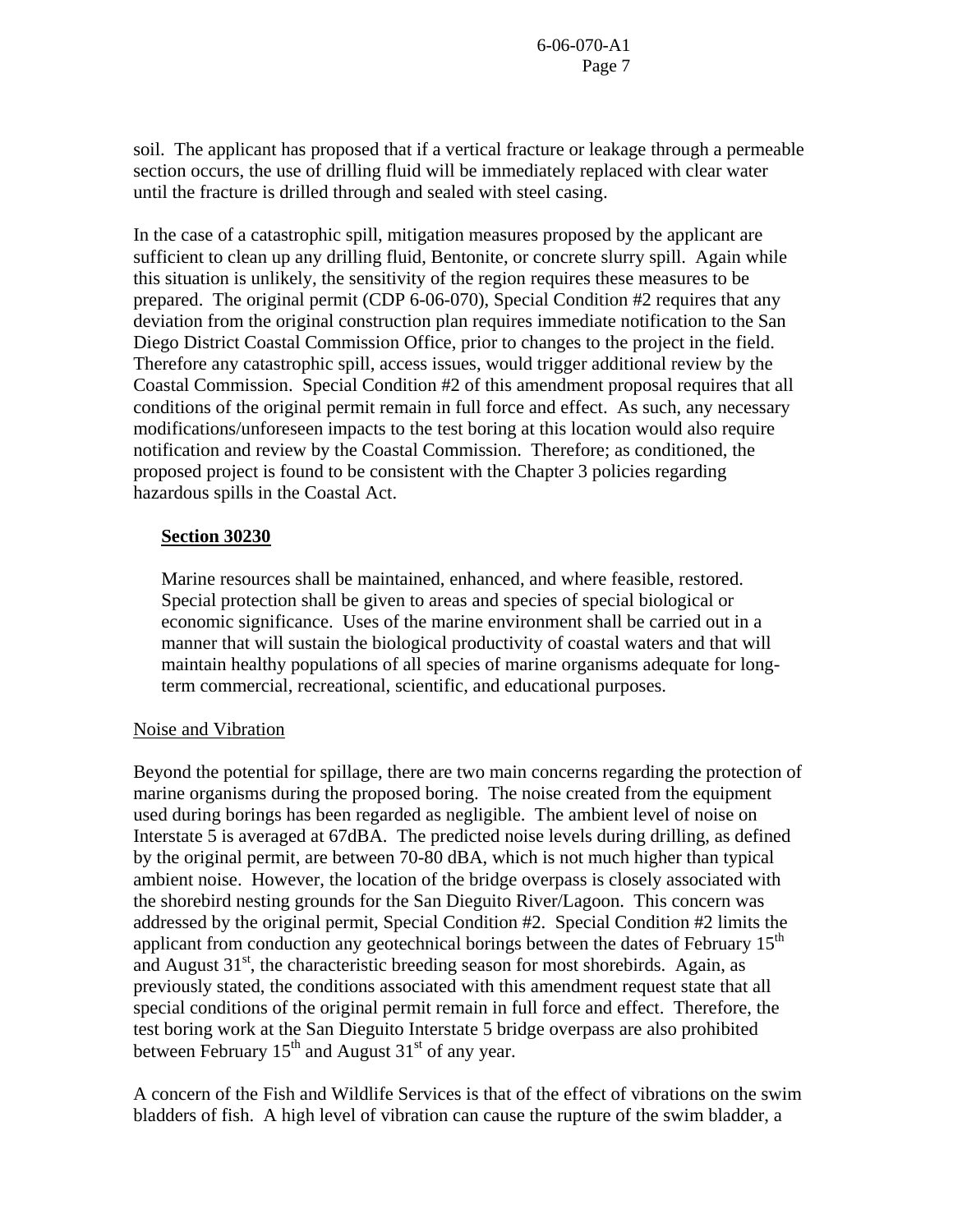buoyancy controlling organ, and subsequently the death of the fish. The Caltrans vibration manual only has numbers for Caisson drilling, not geotechnical drilling. Caisson drilling utilizes a 2-4 foot diameter drill as opposed to the 2-3 inch drill proposed by the applicant. The proposed vibration would result in vibrations orders of magnitude less than a boat motor. Therefore, the geotechnical drilling would not have an adverse effect on the fish in the lagoon. The conditions of the original permit apply with full force and effect to this permit amendment, thus, as conditioned, the proposed project amendment, is found to be consistent with all Chapter 3 policies regarding marine resources in the Coastal Act.

#### **Section 30233(a) (5)**

(a) The diking, filling, or dredging of open coastal waters, wetlands, estuaries, and lakes shall be permitted in accordance with other applicable provisions of this division, where there is no feasible less environmentally damaging alternative, and where feasible mitigation measures have been provided to minimize adverse environmental effects, and shall be limited to the following:

5) Incidental public service purposes, including but not limited to, burying cables and pipes or inspection of piers and maintenance of existing intake and outfall lines.

The geotechnical test borings are a permitted use in lagoons, and associated wetlands as they are incidental to the provision of a public service. While the survey is primarily to establish bridge locations for the Interstate 5 expansion, these borings will assess the safety of the current bridges and as such are incidental to the actual road service and are temporary. Thus, the project, as originally conditioned, which conditions apply equally to this amendment, is consistent with all applicable policies of the Coastal Act.

In summary, using the mitigation measures proposed by the applicant, in conjunction with the conditions imposed by the Commission in the original permit and suggested by staff in this amendment, this project will be designed to minimize any adverse impacts to coastal resources, and is thus found consistent with the chapter 3 policies of the Coastal Act.

 4. Local Coastal Planning. Previous findings have demonstrated that the project, as conditioned, is consistent with all cited Coastal Act policies. Therefore, the Commission finds that approval of the project will not prejudice the ability of the City of San Diego to continue to implement its fully certified LCP.

5. Consistency with the California Environmental Quality Act (CEQA). Section 13096 of the Commission's Code of Regulations requires Commission approval of Coastal Development Permits to be supported by a finding showing the permit, as conditioned, to be consistent with any applicable requirements of the California Environmental Quality Act (CEQA). Section 21080.5(d)(2)(A) of CEQA prohibits a proposed development from being approved if there are feasible alternatives or feasible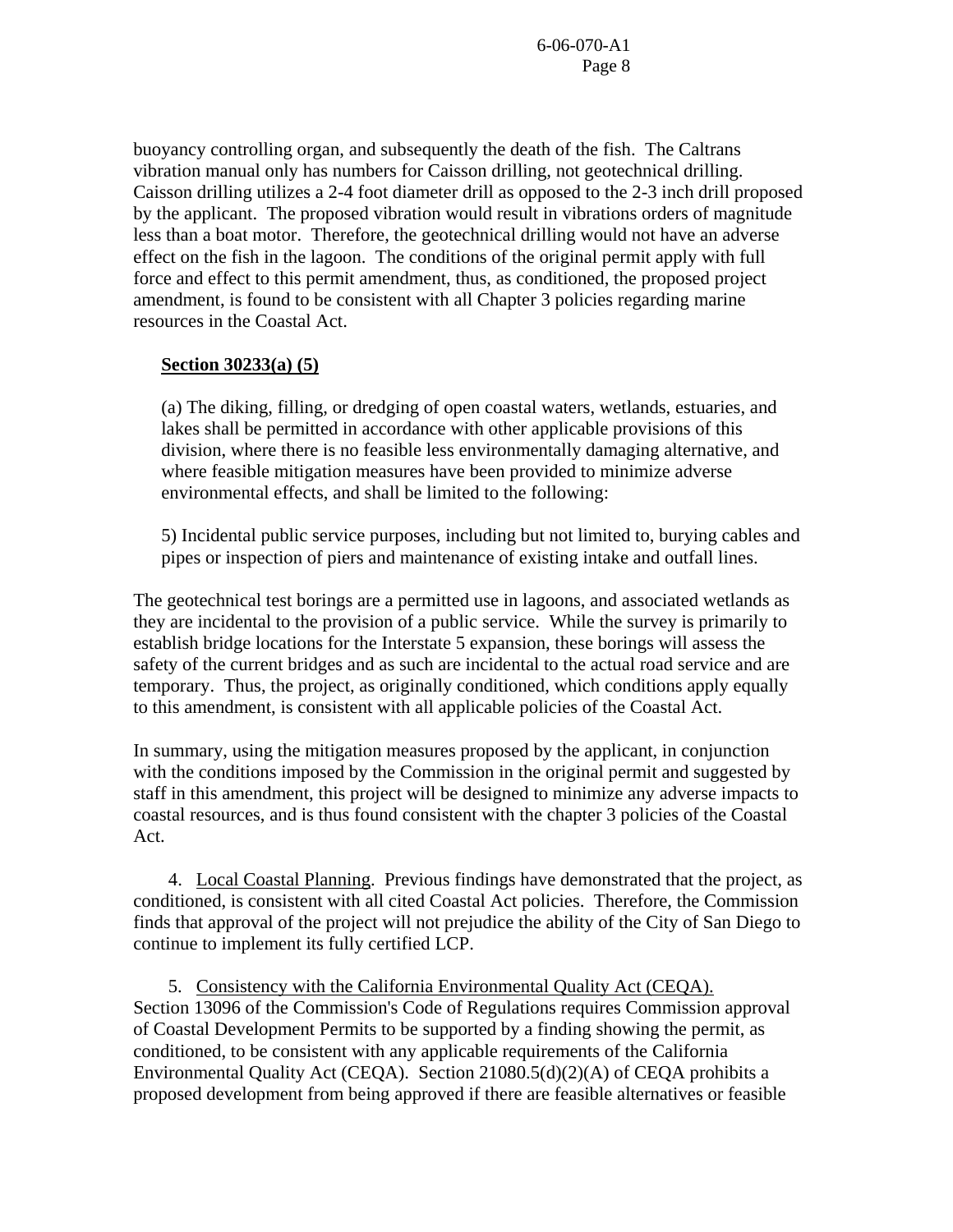mitigation measures available which would substantially lessen any significant adverse effect which the activity may have on the environment.

The proposed project has been conditioned in order to be found consistent with the Chapter 3 policies of the Coastal Act. Mitigation measures, including conditions addressing their Spill Contingency Plan and work during the breeding season will minimize all adverse environmental impacts. As conditioned, there are no feasible alternatives or feasible mitigation measures available which would substantially lessen any significant adverse impact which the activity may have on the environment. Therefore, the Commission finds that the proposed project is the least environmentallydamaging feasible alternative and is consistent with the requirements of the Coastal Act to conform to CEQA.

(G:\San Diego\Reports\2006\6-06-070-A1 Cal Trans test boring amendment.doc)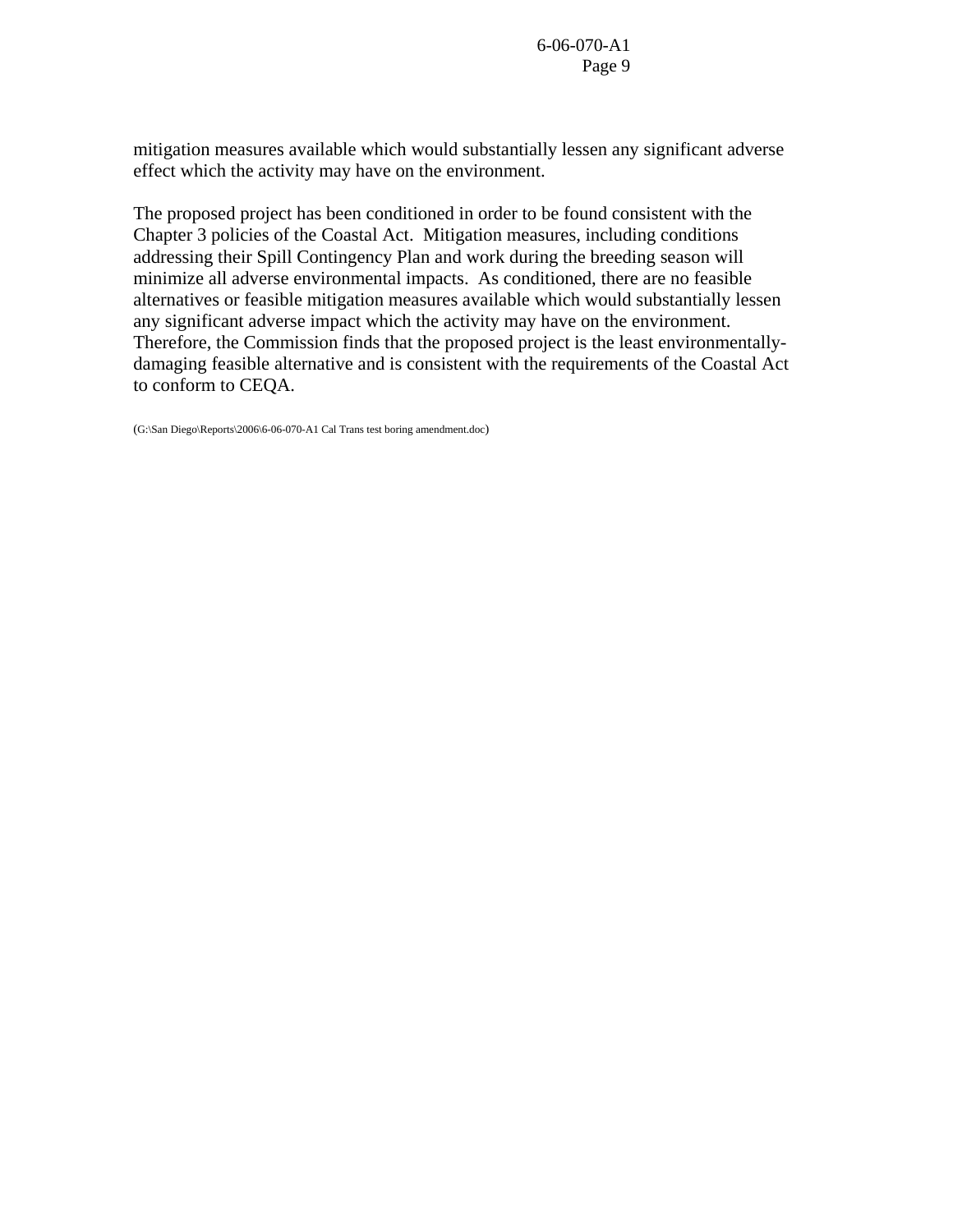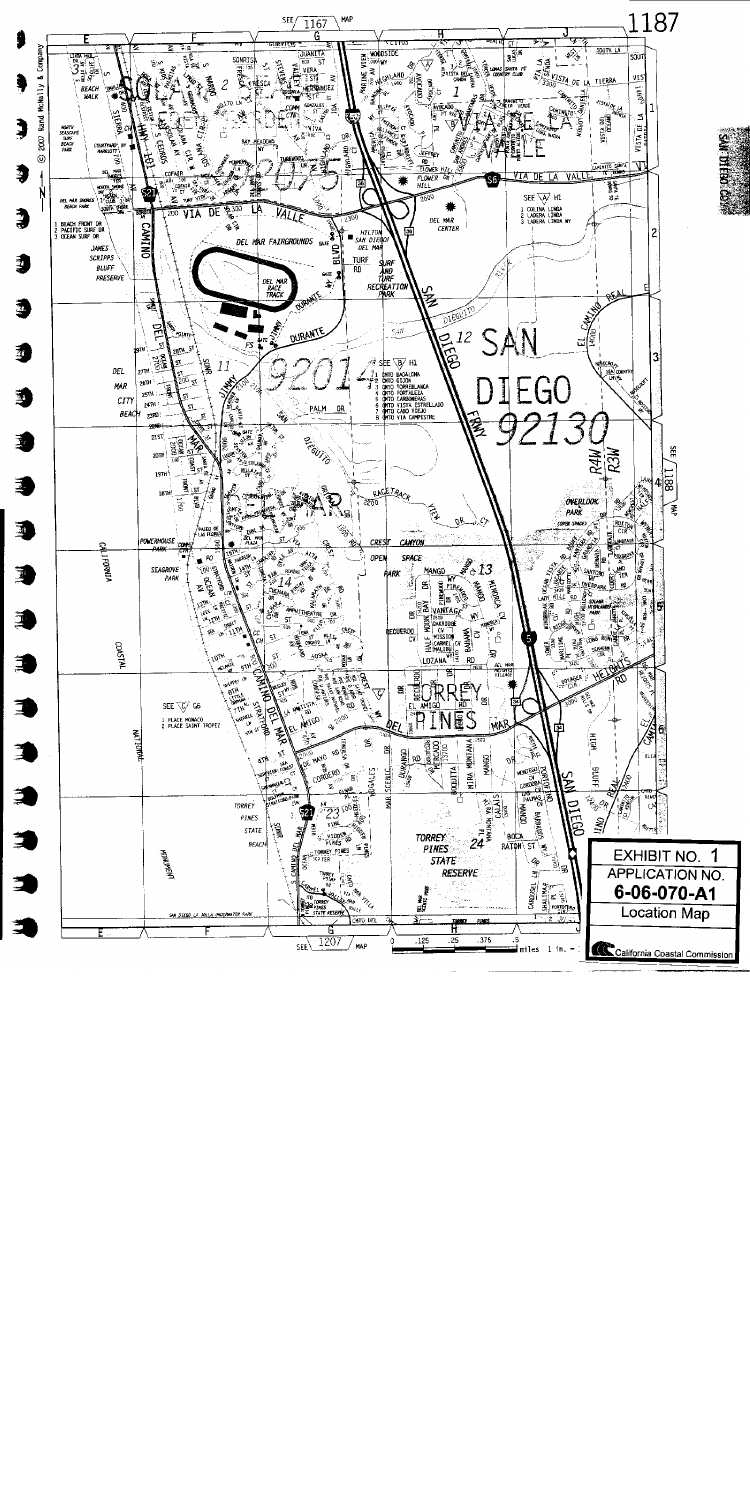

olifornia Goastai commission.<br>San Diego Coast Distric